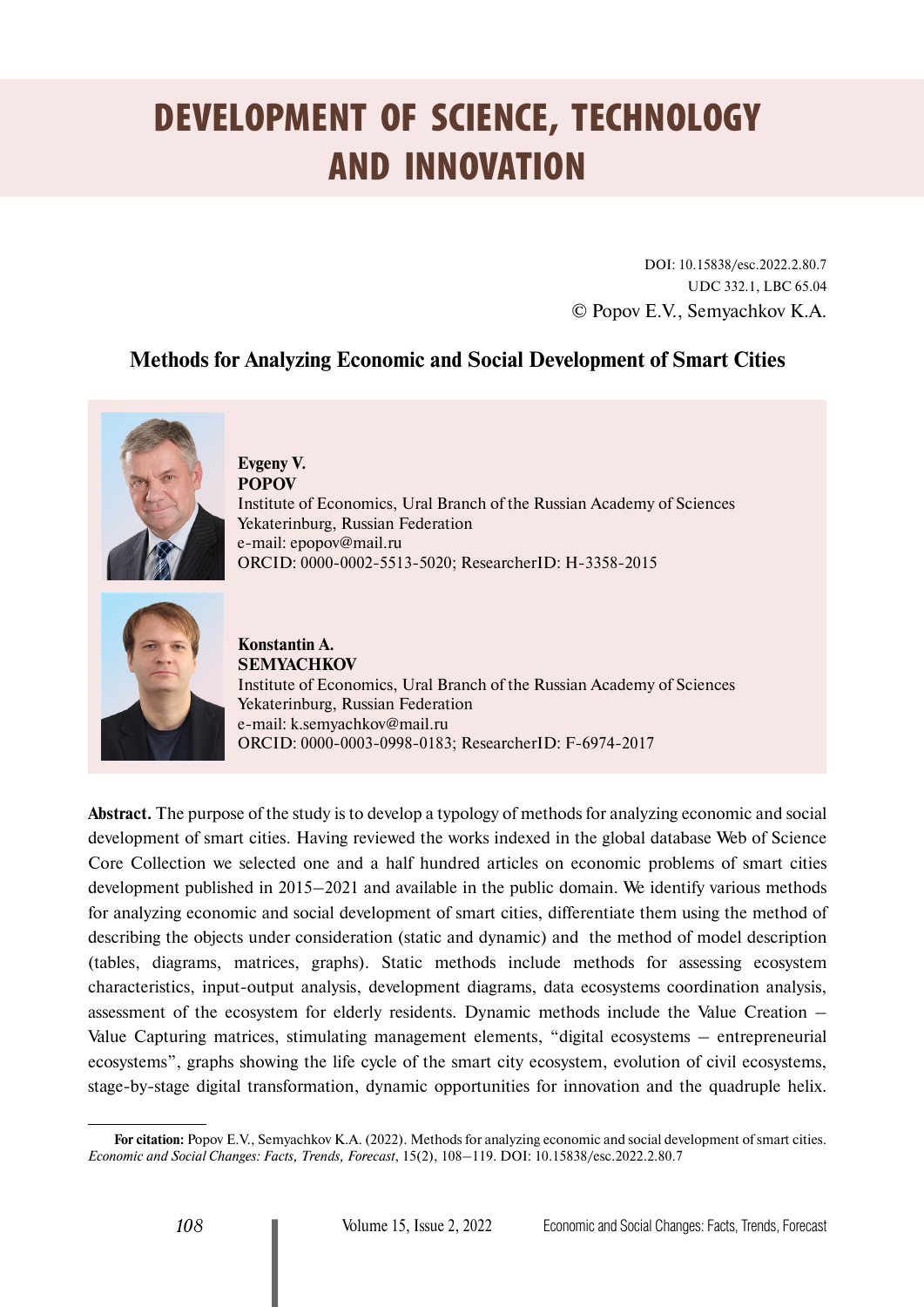We show the applicability of methods for analyzing the development of smart cities for various territories. We present our own results of assessment of the development of smart cities in Moscow, Yekaterinburg, Oslo, Singapore based on the 7I-model (infrastructure, institutions, intranet, integration, interfaces, innovations, implementation). Theoretical significance of the results obtained consists in the development of a theory of ecosystem analysis related to assessing the formation of smart cities; practical significance of the results lies in the development of applied tools for strategic planning in the field of smart city project development.

**Key words:** smart cities, analysis methods, static methods, dynamic methods, tables, diagrams, matrices, graphs.

#### **Acknowledgment**

The reported study was funded by the Russian Science Foundation within the framework of research project 22-28-00439 "Institutional configuration of sustainable development of a smart city".

#### **Introduction**

The development of digital technologies and their applications has led to the formation of a qualitatively new landscape of economic and social changes in the development of human society. Against this background, there was a rapid development of smart cities (Popov, Semyachkov, 2020). Smart cities mean urban settlements in which the use of digital technologies leads to significant economic and social development providing a significant increase in the citizens' well-being.

The exponential growth of relevant scientific publications, indexed in global databases, demonstrates the researchers' growing interest in the topic of analyzing the economic and social development of smart cities. At the same time, until now, the analysis methods of the development of such objects of the digital economy have not received a systematic presentation.

In this regard, the purpose of our research is to design a typology of the analysis methods of economic and social development of smart cities. The algorithm of such a study should include an assessment and criticism of previous works, issue formulation, solving the typologization issue of methods for analyzing the economic and social

development of smart cities, discussion of the results obtained and demonstration of the applicability of the selected analysis methods.

It is advisable to evaluate previous studies on the economic and social development of smart cities within the framework of ecosystems of urban formations. By the early 2020s, it became clear that the network paradigm of economic relations does not describe the entire landscape of economic interactions. The introduction of digital technologies stimulated the development of economic activity taking into account not only partners, consumers, suppliers and competitors, but also the influence of public organizations, authorities and social media. The paradigm of ecosystem analysis of the economy began developing, the first works on which appeared at the end of the 20th century.

The ancestor of the term "ecosystem" in relation to the economy is considered to be J. Moore. He defined ecosystem as "an economic community supported by a basis of interacting organizations and individuals" (Moore, 1997). The analysis of urban ecosystems involves the assessment of all individuals and organizations interested in relations with these settlements.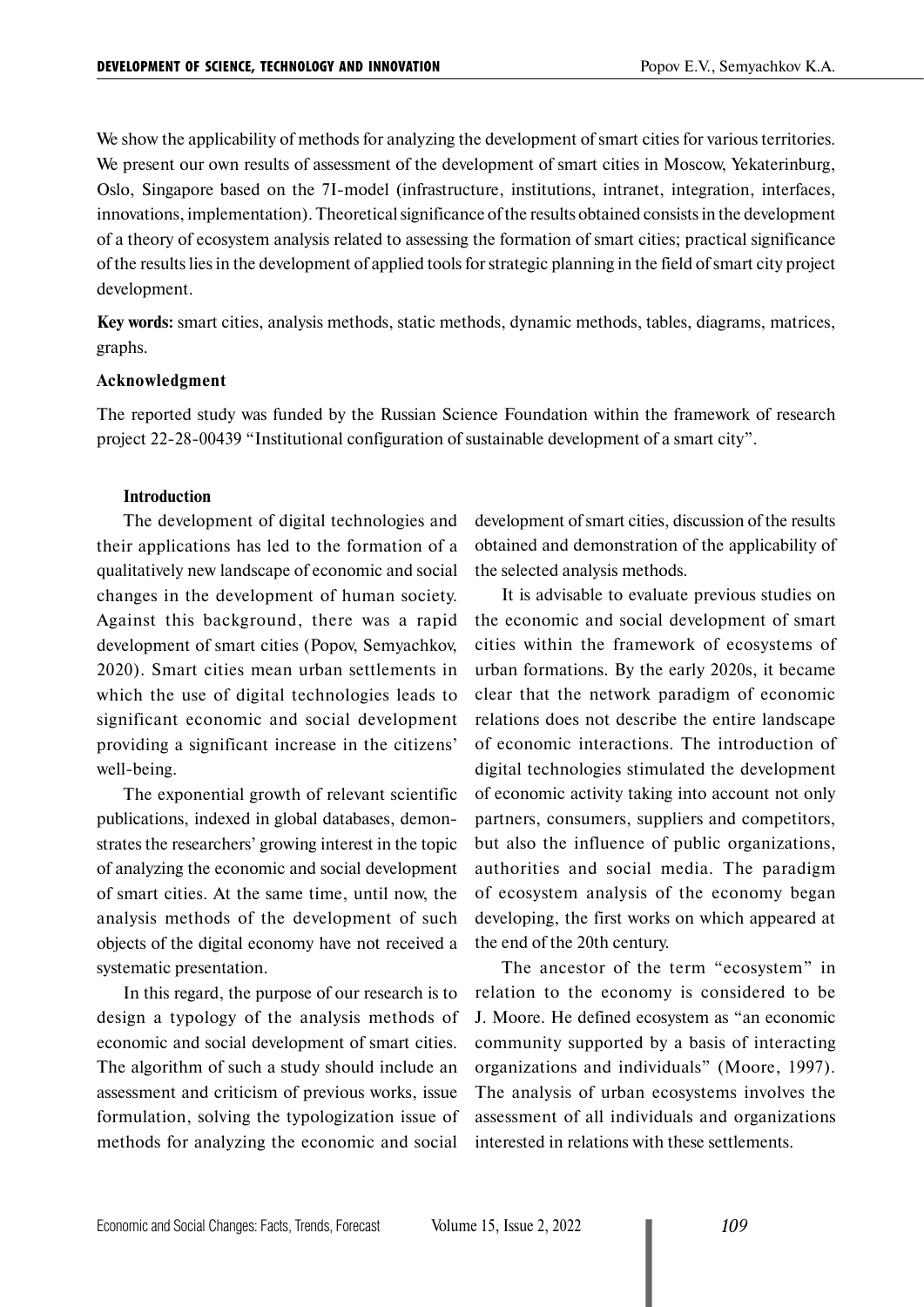#### **Smart city ecosystems**

During the formation of smart cities, the development of human-oriented sustainable ecosystem of the urban area takes place. This leads to a better world with improved human well-being, with better cities emphasizing the importance of education and science, promoting wisdom and common sense, rejecting violence. On this side, digital technologies provide successful basis for developing modern society (Bliss et al., 2021). On the other hand, urbanization of the second half of the 20th century contributed to the decline of cities as places of economic value creation. Suburbanization, first of residential buildings and then of industry, led to the devastation and, in some areas, destruction of urban life. In the first half of the 21st century, cities began reviving as innovation engines. This renaissance is an organic response to the digital technology adoption (Engel et al., 2018).

Smart cities are known as systems of material infrastructure, digital technology infrastructure and social infrastructure that exchange information flowing between its numerous subsystems. The built-in infrastructure of digital technologies in smart cities plays a crucial role in the functioning of the entire system. The most important derivative of digital technologies is new communication means, known as social network services, which provide smart cities with additional opportunities (Hajikhani, 2020). Social network services, in turn, contribute to the formation of digital social innovations that use the potential of digital technologies to jointly solve problems in a wide range of social needs (Certoma, 2020).

We should note that digital technologies and solutions, based on the principles of sustainable development, can make cities smarter representing a new technological portfolio for the biodiversity conservation and the provision of a range of ecosystem services, facilitating the necessary adaptation to climate change which cities should give priority to in order to ensure their sustainability

(Colding et al., 2020). The results indicate a spatial interdependence between environmental and socioeconomic processes in urban environments which provides a unique basis for planning strategies and policy intervention in the development of smart city ecosystems (Hazell, 2020). What is the structure of smart city ecosystems?

Since traditional organization models are of little use for smart cities, their structure is based on network, cross-border systems of activity with distributed innovation processes and adaptive policy formation. In this case, five key dimensions can be defined in the configuration fields of smart cities which are displayed in five organizational structures: actors, urban subsystems, activity levels, rules of activity of actors at various activity levels, institutional support for this activity (Pierce et al., 2017). It is necessary to develop active strategies for smart territories including strengthening smart clusters, creating a management ecosystem and providing integrated services that provide hybrid strategies for upstream and downstream design approach to planning for the development of smart cities (Yuan et al., 2020). With regard to smart cities, three key characteristics of growing business and the ability to occupy leading positions can be distinguished: joint creation through the integration of resources and the exchange of services is preferable to meet the market needs; the digital platform is critical for creating the necessary knowledge for the integration of resources and the exchange of services; intelligent services combine the city's ecosystem and the digital platform and create a result that solves a specific business problem. In other words, all three elements of a smart city – ecosystem, platform and intelligent services – create a single environment in which it is possible to develop business in a new emerging market (Pulkkinen et al., 2019).

Cities are becoming experimental sites for new forms of robotics and automation technologies, used in a wide variety of sectors in all areas of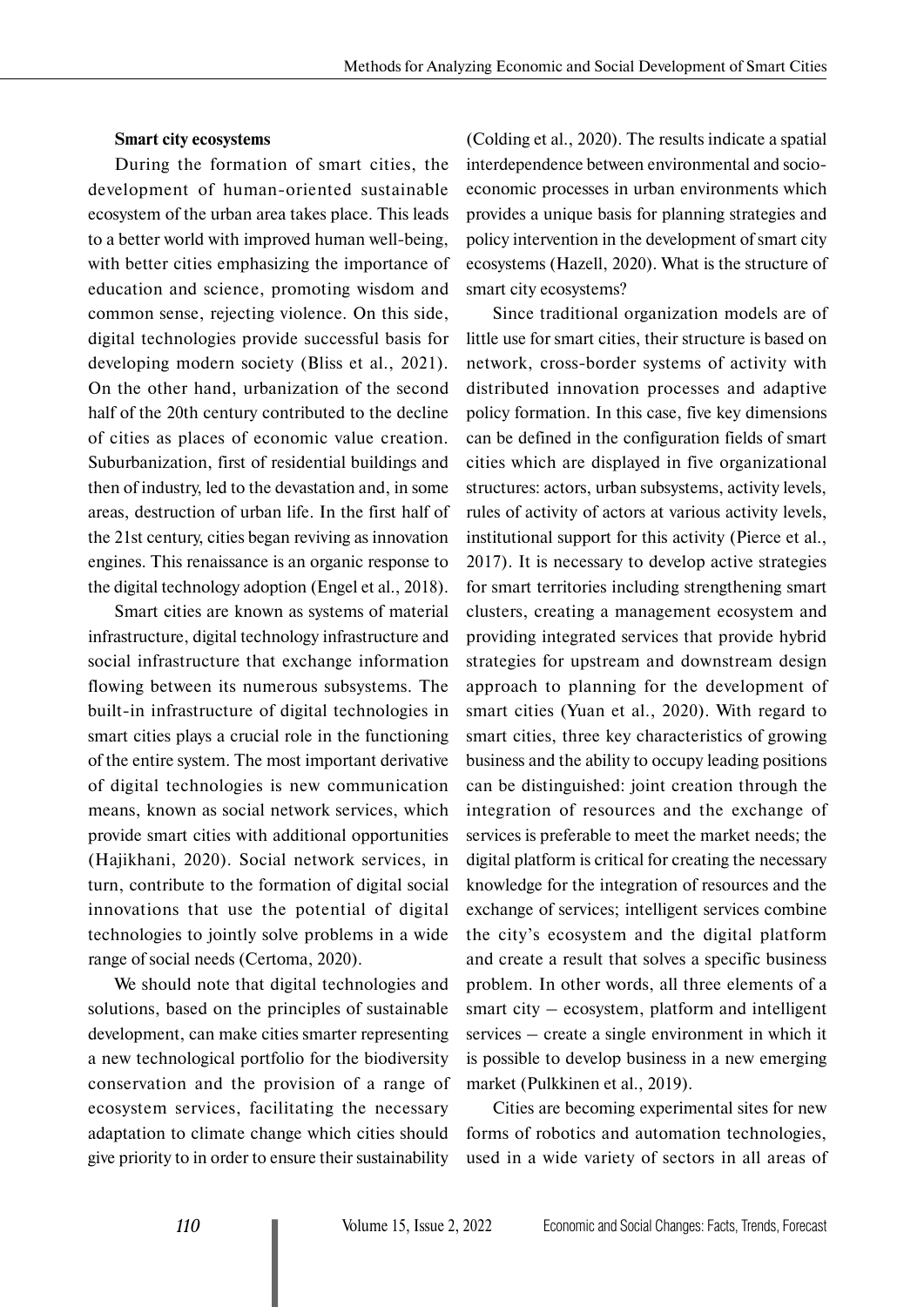economic and social life. Robotics and automation systems are superimposed on existing urban digital networks expanding the capabilities of infrastructure networks, as well as changing the everyday experience of the city and citizens (Macrorie et al., 2021). The Internet of Things, as a component of smart urbanism, is also used to solve the smart city issues. Internet of Things technologies reconfigure connections between users, suppliers and water and energy infrastructures which ensures reliability in economic activities (Chambers, Evans, 2020).

At the same time, citizens' trust in a smart city is fundamental for its transparency, residents' participation in management and entrepreneurial initiatives, and therefore for its economic growth. In this case, blockchain technology provides the most important level of trust in a smart city. The blockchain technology value for smart cities can be represented in three positions: network impact on trust in society, government authorities and manufacturing enterprises; empowering individuals and strengthening the economy; liquid and shared economy (Kundu, 2019).

Big data analytics and artificial intelligence, combined with blockchain technology and the Internet of Things, as well as other new technologies are revolutionizing urban governance. Thanks to the huge amounts of data, collected from citizens, digital devices and traditional information sources, urban areas for the first time in history have the ability to manage urban infrastructure in real time (Engin et al., 2020). How is the smart city ecosystem managed?

Fragmented management of smart city digitalization reduces the scale of economic activity and leads to incompatibility of interdisciplinary data which limits the planning sequence and open data benefits (Kitchin, Moore-Cherry, 2020). In this case, Big Data application strategies transform the activities of city governments so that they become more focused on meeting the citizens' needs (Lee, 2020).

Smart city ecosystem management relies on regulatory, supportive, and cognitive economic institutions. At the same time, in various smart cities (for example, Amsterdam, Hamburg and Nimbo), combination of strategic management and the dynamics of the use of these institutions differs on a spatial scale to take into account local features (Raven et al., 2019).

In smart cities, a transition to sustainable development is possible for the circular economy, based on the rational management concept, i.e. combination of cooperation and competition. In this case, it is necessary to support intelligent technologies that develop digital society (Hirvensalo et al., 2021). Smart city management can take place at the following levels (for example, Dublin): local authorities – steering committee – advisory network – smart city management group – local working groups (Coletta et al., 2019). But the most interesting topic of any research is the analysis of the development of smart cities. What are the prospects for such development?

Industry 4.0, also known the Fourth Industrial Revolution, leaves its mark on the territories' development, as it affects the production in companies and, as a result, on all economic activity. Industry 4.0 creates new markets and destabilizes the traditional way of doing business. As soon as it becomes a strategic approach to integrating advanced management systems with digital technologies that provide communication between people, wares and complex systems, we can expect significant development of smart city management systems (Storolli et al., 2019).

The sustainable development issue is also important in the context of the problems faced by modern cities. Three fundamental pillars of sustainable development: economic growth, environmental management and social integration are manifested in all economic sectors. They mainly affect cities, rapid urbanization process, and the development of infrastructure, energy and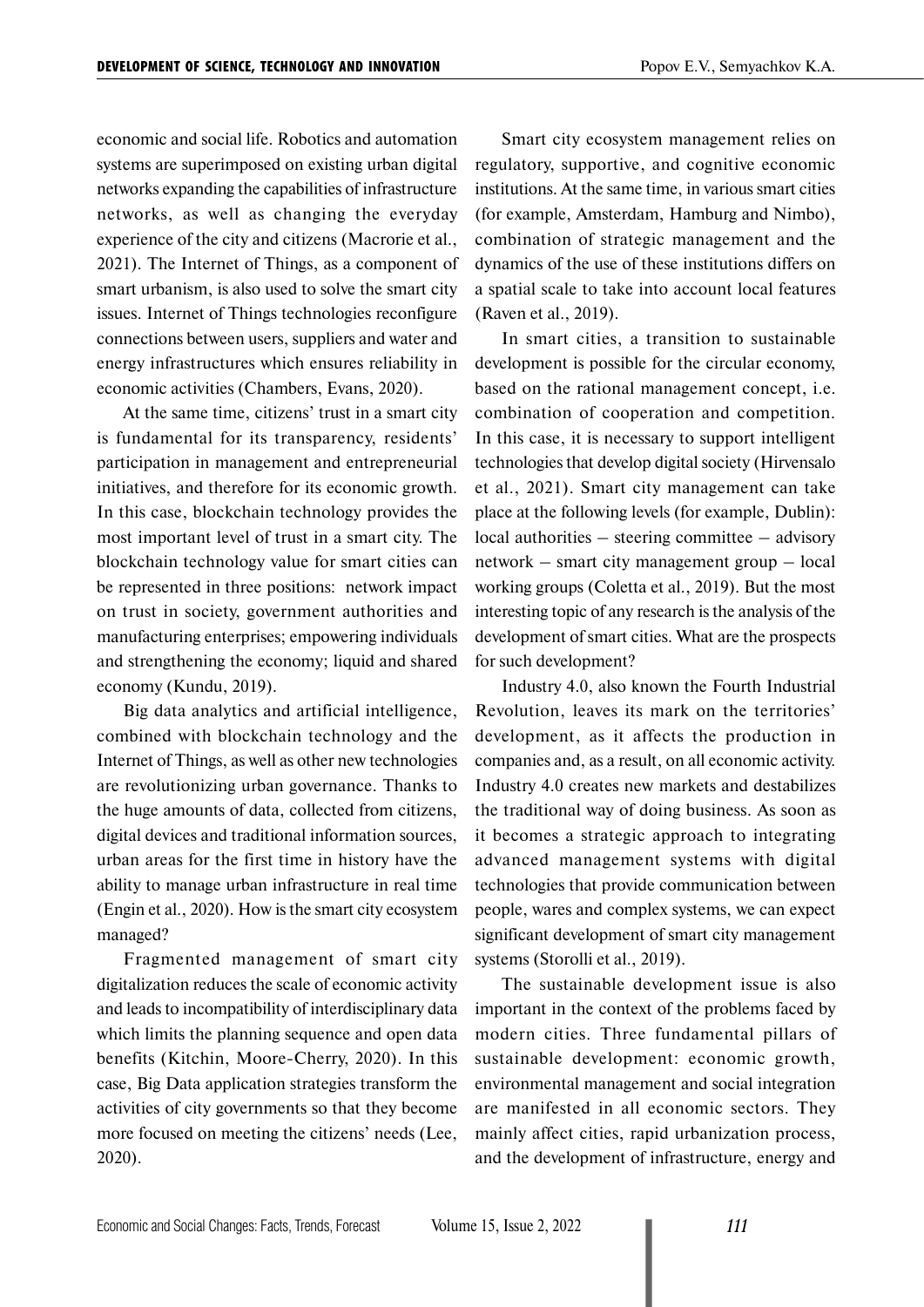transport. City authorities are planning and acting toward a more sustainable future characterized by investments in innovative, integrated technologies and services such as smart buildings, population mobility, controlled lighting and broadband (Derlukiewicz, Mempel-Sniezyk, 2018).

In 2016, the Government of Japan unveiled an initiative and a call to action to introduce a "super smart society", announced as Society 5.0. The stated goal of such a society is to meet the various needs of its members by providing goods and services to those who need them, when they are required and in the required quantity, which will allow citizens to lead active and comfortable life. In this case, the intellectual community should be defined as a human-oriented organization where technologies are used to provide citizens with information and services that they can use to justify their decisions. Such a perspective may be one of the directions for the development of smart cities (Iqbal, Olariu, 2021).

The determinants of the development of smart cities are internal factors, related to the citizens' involvement in digitalization projects, authorities' leadership and formation of the necessary infrastructure, as well as external factors, based on the political will of decision makers, the interest of various parties and the influence of the Fourth Industrial Revolution. In addition, it is necessary to have communication channels and public hearings (Myeong et al., 2018).

Urban "living laboratories" are used to develop new products, based on distributed knowledge as a driving force for sustainable innovation. In laboratories, innovative ideas converge in developing an experimental framework of various stakeholders that structures mechanisms and practices within dynamic collaborative ecosystems and defines boundary conditions for such open ecosystems (Robaeyst et al., 2021).

Evaluation of the previous studies demonstrates various analysis methods of smart city ecosystems.

However, there is currently no systematization of these methods, whereas a systematic analysis of the development of smart cities requires a targeted approach to such assessments. Hence, there is a problem associated with the need to develop a typology of the methods for analyzing economic and social development of smart cities.

#### **Research procedure**

The research object is the smart city ecosystems. The subject of the study is economic and social relations in their development. The information base is the world database Web of Science Core Collection, in which one and a half hundred articles, published in 2015–2021 and in open access, were selected according to the keywords "Smart City Ecosystem" in the titles and annotations. The research method is logical hierarchical analysis.

After a critical analysis of the previous studies and formulation of the problem, we have identified various analysis methods of the economic and social development of smart cities for study. The differentiation of the selected methods was carried out by the method of describing the objects under consideration (static and dynamic) and by the method of model description (tables, diagrams, matrices, graphs). In this case, tabular and diagrammatic methods of description were attributed to static methods of analysis, and matrix and graphical modeling – to dynamic ones (Popov, 2020). As a result, we have obtained a typology of methods for analyzing the development of smart cities.

**Typology of methods for analyzing the development of smart cities**

The data obtained as a result of the study are summarized in a *Table*.

## **Application of methods for analyzing the development of smart cities**

The results of the data analysis in the table demonstrate a wide range of possible methods for analyzing the development of smart cities and the geography of application of these methods.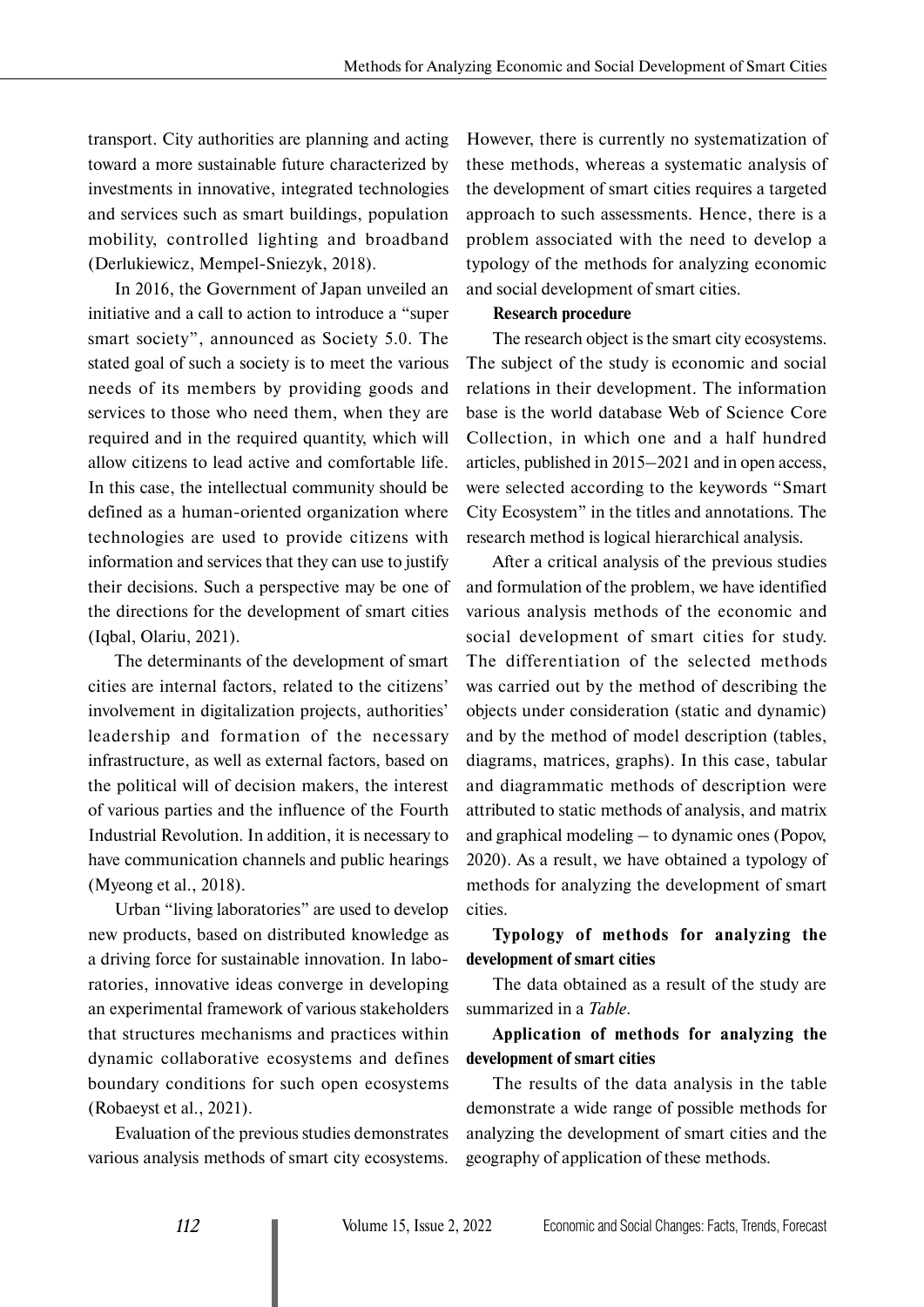| Description method<br>(modeling) | Name of the method                                | Method content                                                                                                                                                                                                                                                                                                                                                                                                                                                                                    |  |  |
|----------------------------------|---------------------------------------------------|---------------------------------------------------------------------------------------------------------------------------------------------------------------------------------------------------------------------------------------------------------------------------------------------------------------------------------------------------------------------------------------------------------------------------------------------------------------------------------------------------|--|--|
| Static (tables)                  | Assessment<br>of ecosystem<br>characteristics     | Assessment of the content of three ecosystem characteristics: marketing (user<br>perspective is emphasized), strategic management (the reasonableness concept<br>is used to attract stakeholders for decision-making purposes), technology (the<br>use of artificial intelligence, the Internet of Things, machine learning with data<br>analysis to provide smart services) (Ruohomaa et al., 2019)                                                                                              |  |  |
|                                  | Input-output analysis                             | Analysis of the mutual correlation of costs and output in nine industries:<br>agriculture, mining, traditional production, IT production, construction, energy, IT<br>services, information services, traditional services, etc. (Jo et al., 2021)                                                                                                                                                                                                                                                |  |  |
| Static (diagrams)                | Development diagram                               | Expert assessment in four areas: development strategy, digital technologies<br>(capacities, data, technological experiments), management (security, vertical<br>and horizontal scales), stakeholders (funding, stakeholder values) (Hamalainen,<br>2020)                                                                                                                                                                                                                                          |  |  |
|                                  | Data ecosystem<br>coordination analysis           | Three coordination elements in smart city data ecosystems: openness<br>(technological, organizational), dissemination (knowledge mobility, trust<br>building), common vision (management tools, central coordination structures)<br>(Gupta et al., 2020)                                                                                                                                                                                                                                          |  |  |
|                                  | Ecosystem assessment<br>for age-related residents | Expert evaluation of eight city indicators: housing conditions, urban environment,<br>transport, social engagement, social participation, information communications,<br>health, employment (work) (Marston et al., 2020)                                                                                                                                                                                                                                                                         |  |  |
| Dynamic (matrices)               | "Value Creation - Value<br>Capturing"             | Four business models: "glass balls" (all is individually); "tetris" (values are<br>created individually, but profitable models occupy part of the ecosystem); "janga"<br>(ecosystem actors study each other with limited income potential for each);<br>"puzzles" (synergy within the ecosystem for the greatest value for consumers)<br>(Brock et al., 2019)                                                                                                                                     |  |  |
|                                  | Stimulating controls                              | Evaluation of stimulating controls (transformational leadership, cooperative<br>strategies, goal setting) and hindering controls (lack of expectation management)<br>at the initial stage of smart city formation; during the growth phase, stimulating<br>elements (transactional leadership, creative strategies, performance measurement,<br>promotion organization) and hindering elements (lack of leadership, lack of goal<br>setting, lack of focus on communications) (Ooms et al., 2020) |  |  |
|                                  | "Digital - entrepreneurial<br>ecosystems"         | Four digital entrepreneurial ecosystems: digital infrastructure management<br>(infrastructure institutions); citizens> digital technologies (user institutions);<br>digital entrepreneurship (digital infrastructure agents); digital market (user<br>agents) (Gorelova et al., 2021)                                                                                                                                                                                                             |  |  |
| Dynamic (graphics)               | Ecosystem life cycle                              | Assessment of various phases of city development: integration of innovations,<br>integration of functions, financial management, project management - City<br>1.0 - understanding of ecosystem evolution, development and adjustment,<br>sustainable city, integration of innovations $-$ City 2.0 $-$ continuous improvement<br>(Rochet, Correa, 2016)                                                                                                                                           |  |  |
|                                  | Evolution of civil<br>ecosystems                  | The analysis of the evolution of innovative ecosystems (living laboratories and<br>knowledge integrators) is carried out in the space of an "organizational field"<br>that includes the private sector, scientific and educational sector, public sector<br>and citizens (Claudel, 2018)                                                                                                                                                                                                          |  |  |
|                                  | Digital transformation<br>stages                  | Assessment stages: vision and concepts – digital ecosystem of smart city area –<br>dissemination (through hackathons) and events (Elberzhager et al., 2021)                                                                                                                                                                                                                                                                                                                                       |  |  |
|                                  | Dynamic innovation<br>opportunities               | Expert assessment of dynamic opportunities for ecosystem innovation:<br>ecosystem sensing (screening capabilities, partner exploration), ecosystem<br>utilization (value development proposals, ecosystem formation), ecosystem<br>reconfiguration (creation of adaptive values, ecosystem resilience) (Linde et al.,<br>2021)                                                                                                                                                                    |  |  |
|                                  | Quadruple helix                                   | Development assessment of the four sides of a smart city: civil society, private<br>business sector, public sector management, scientific and educational sector<br>(Paskaleva et al., 2021)                                                                                                                                                                                                                                                                                                      |  |  |

|  | Methods for analyzing the development of smart cities |  |  |
|--|-------------------------------------------------------|--|--|
|  |                                                       |  |  |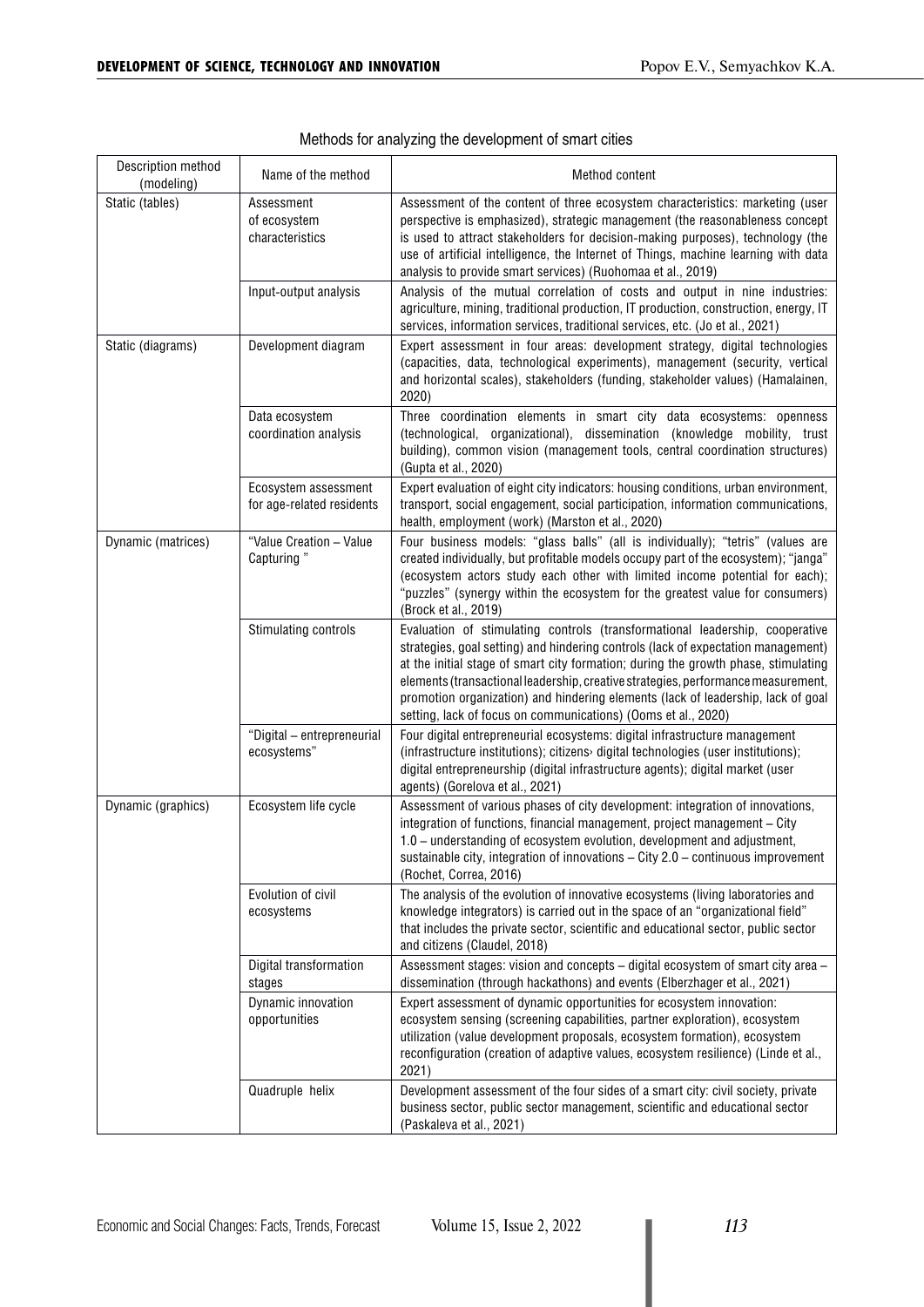The method of assessing ecosystem characteristics (Ruohomaa et al., 2019) was implemented in the study of small towns in Finland (Hamenlina, Riihimaki, Forsa). The research shows that a relatively small city can take significant steps in the development of smart city technologies by choosing a specific topic for organizing events on its territory. Examples of the implementation of smart city technologies highlighted the importance of public sector entities which play a key role in creating the foundations for fruitful work on the development of smart territory ecosystems.

The input-output analysis (Jo et. al., 2021) was applied to assess smart city ecosystems in Korea. For comparative analysis, data from the Bank of Korea from 1960 to 2015 were used. The study has found that smart industries such as smart buildings and smart transportation systems are anchor industries in Korean smart cities and positively correlate with three other industries: IT manufacturing, IT services and information services. The results of the analysis show that the traditional industrial structure of labor-intensive production has been transformed into developing high-tech industries. Smart industries such as IT manufacturing, IT services and information services have led to sustained national economic growth with greater added value than other industries. Consequently, intellectual industries become anchor industries that create value chains of new industries, acting as accelerators or incubators for their development.

In relation to the smart city of Helsinki, the capital of Finland, the method of the development diagram (Hamalainen, 2020) was applied; the main directions for the implementation of initiatives for the formation of smart territories were identified. Using the example of London, the capital of the United Kingdom, the study was carried out by the method of data coordination ecosystem analysis (Gupta et al., 2020). The problems faced in complex urban data environments by the authorities, involved in such ecosystems and coordinating data collection initiatives from the point of view of their organization, are identified. The need to apply flexible approaches in order to develop initiatives for the formation of smart territories is also shown on the example of London. For this purpose, the ecosystem assessment method for age-related residents was used (Marston et al., 2020).

The introduction of Philips Lighting digital technologies in the cities of the Netherlands served as a testing ground for the Value Creation – Value Capturing matrices (Brock et al., 2019). The research highlights various business models that allow existing organizations to enter the structure of smart cities. Stimulating and hindering control elements for the development of smart cities are also analyzed using the example of the Netherlands (Ooms et al., 2020). The authors have found that the use of specific control elements varies depending on the evolution stages of the smart city ecosystem. At the initial stage, the key ones management structures, aimed at strengthening internal relations. At this stage, elements such as trust and commitment to common goals are important. During the growth phase, the ecosystem focuses on establishing external relationships with other parties, such as competitors and suppliers. At this stage, the control elements, such as a collaborative creative strategy and a special organization for promotion, become important because they facilitate communication with the outside world.

The analysis of European cities on the six main components of smart cities: smart people, smart management, smart economy, smart housing environment, smart environment, smart transport – was carried out on the basis of the matrix "digital ecosystems – entrepreneurial ecosystems" (Gorelova et al., 2021). The research shows that digital entrepreneurial ecosystems are an integral part of any smart city.

Using the example of Washington, the US capital, Singapore and a number of French cities,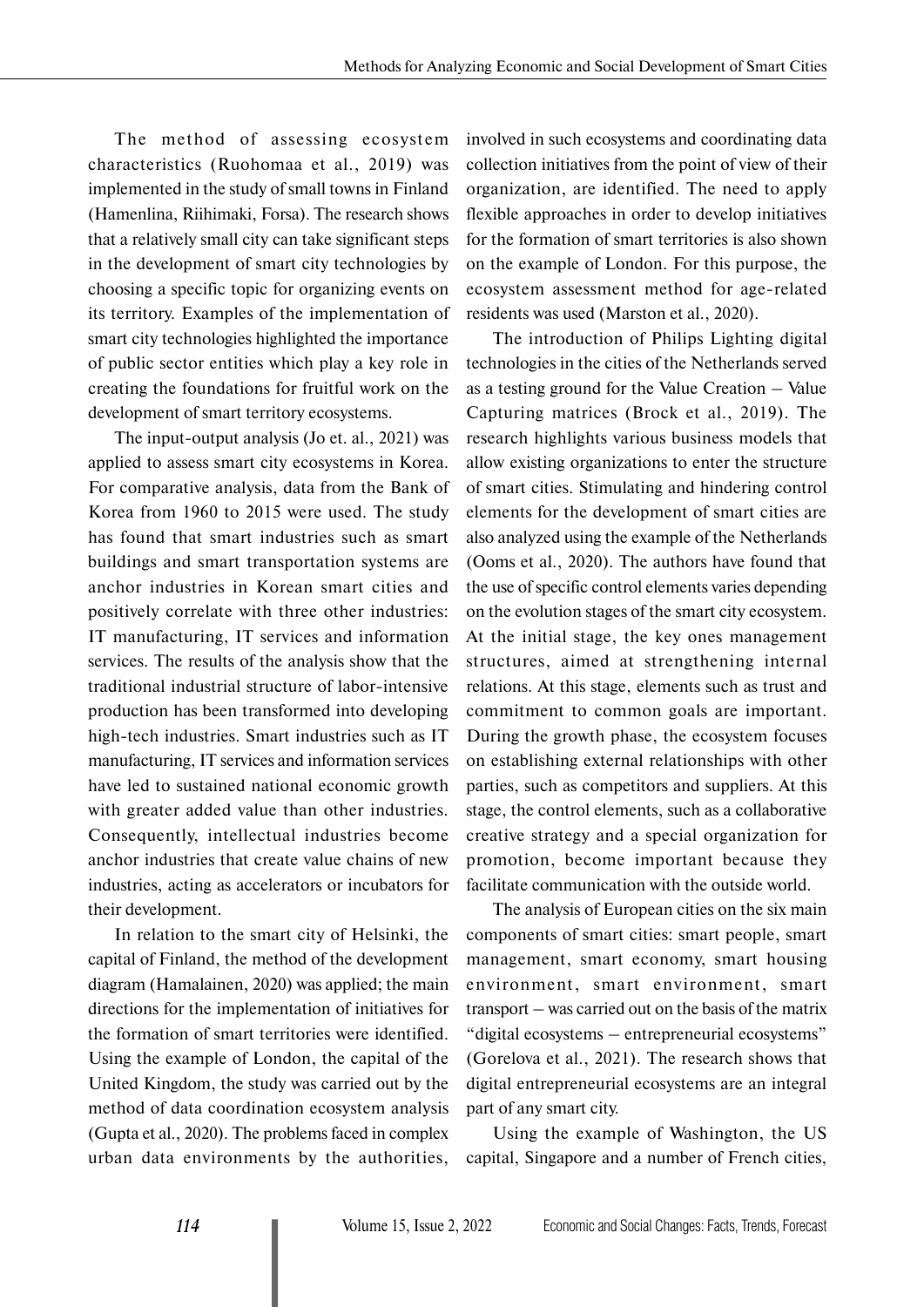the applicability of the smart city ecosystem life cycle method for analyzing to assess its development is demonstrated (Rochet, Correa, 2016). Based on the life cycle, it is possible to determine the tasks that the integrator of the functions that make up the smart city should perform. The conducted research determined that the role of the integrator of functions should be played by public administration.

Amsterdam, Barcelona, Copenhagen acted as platforms for the application of the analysis of the evolution of civil innovation ecosystems (Claudel, 2018). The paper proves that the development of living laboratories and innovation integrators leads to the formation of information hubs, which act as a "niche" that promotes radical innovations and new processes. As these prototypes are increasingly deployed and adopted, there is a change in the innovation regime, creating a new culture of experimenters. For example, urban living laboratories can evolve into urban experimental platforms (Rehm et al., 2021).

The assessment of the digital transformation stages (Elberzhager et al., 2021) was carried out on the example of smart cities in Germany. In this case, we have to look for new ways to identify the needs and requirements for digital solutions, not yet knowing the citizens who will live in the new areas. Consequently, the assessment of the stages of digitalization is a possible strategy for the formation of a digital society. Note that such strategies can be formed on the basis of digital urban-scale counterparts (Nochta et al., 2021).

The analysis of dynamic opportunities for the innovation ecosystem (Elberzhager et al., 2021) was carried out in the study of smart cities in Sweden. Based on numerous interviews, three coordination mechanisms have been identified for organizing innovation in ecosystems: setting up partnerships in ecosystems, deploying value propositions, and managing ecosystem coordination.

To analyze the development of Manchester (UK), Eindhoven (the Netherlands) and Stavanger (Norway), the method of estimating the quadruple helix was used (Paskaleva et al., 2021). The study shows that the involvement of the quadruple helix stakeholders in the joint assessment of activities increases the ability of projects to ensure and measure the impact of digital technologies and applications which is important for cities and citizens.

We have previously proposed a method of phasing digital transformation of smart cities, developed a scheme of seven successive levels in the development of smart cities: engineering infrastructure (Infrastructure), institutes (Institutions), communication and communications systems (Intranet), data integration (Integration), interaction of users and technical systems (Interfaces), innovations (Innovations), application innovations in smart city components (Implementation) (Popov, Semyachkov, 2020). The superimposition of the 7I-model on the six main components of the smart city development made it possible to obtain a matrix of the smart city development indicators which makes it possible to compare different territories with each other (Popov, Semyachkov, 2021).

For example, *Figure 1* shows a comparison of the use of digital technologies in various cities studied.

The data in Figure 1 demonstrate close development of various cities in the direction of the household's digitalization.

On the other hand, the data, presented in *Figure 2,* demonstrate a sharp difference in digital technologies for accounting for utility needs in cities that have the characteristics of a smart city.

Thus, the use of various methods for analyzing the economic and social development of smart cities allows creating a basis for making management decisions on the strategic formation of such territories.

The scientific novelty of the conducted research lies in the typologization of methods for analyzing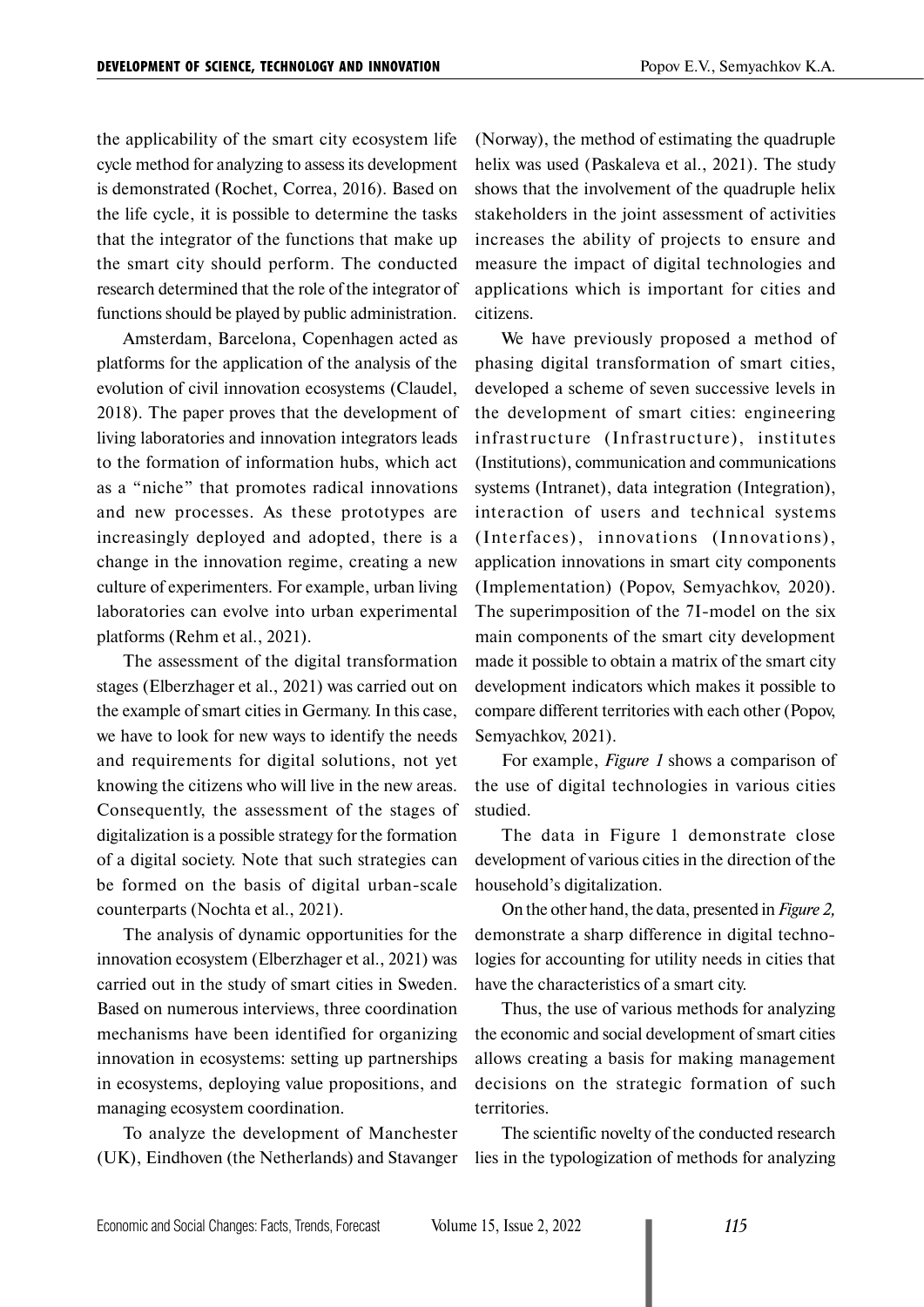

Figure 1. Use of digital technologies in the household in Moscow, Yekaterinburg, Singapore, Oslo, %

Source: own compilation.

Figure 2. Number of smart metering devices per 1,000 households in Moscow, Yekaterinburg, Singapore, Oslo



the economic and social development of smart cities which develops the theory of ecosystem analysis of territories' digitalization.

#### **Conclusion**

In the course of the research, conducted to develop a typology of the analysis methods of economic and social development of smart cities, we have obtained the following theoretical and practical results.

First, we have analyzed the results of the previous studies of the smart cities ecosystem, and

formulated the problem associated with the need to develop a typology of methods for analyzing their economic and social development.

Second, based on the analysis of the works indexed in the world database Web of Science Core Collection we have selected one and a half hundred articles on the economic problems of the development of smart cities published in 2015–2021 and in the public domain.

Third, we have highlighted various methods for analyzing the economic and social development of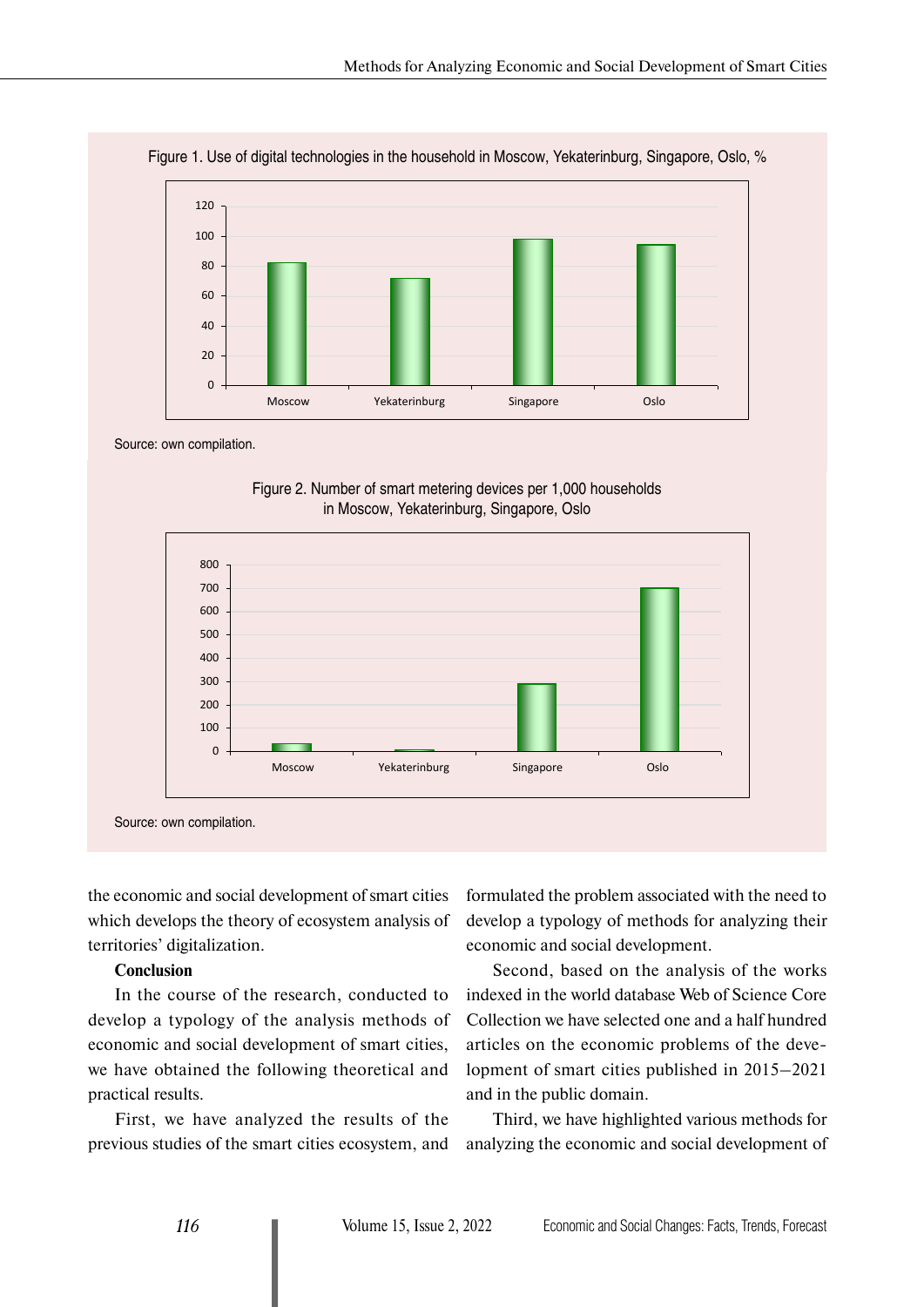smart cities. The research carries out differentiation of the selected methods by the method of describing the objects under study (static and dynamic) and by the model description method (tables, diagrams, matrices, graphs). Static methods include methods for assessing ecosystem characteristics, input-output analysis, development diagrams, data ecosystem coordination analysis, ecosystem assessment for age-related residents; dynamic ones include the Value Creation – Value Capturing matrices, stimulating controls, "digital ecosystems – entrepreneurial ecosystems", as well as graphs of the life cycle of the smart city ecosystem, the evolution of civil ecosystems, digital transformation stages, dynamic innovation opportunities and the quadruple helix.

Fourth, we show the applicability of methods for analyzing the development of smart cities for various territories.

Fifth, for clarity, we have presented the author's results of the assessment of the development of smart cities in Moscow, Yekaterinburg, Oslo, Singapore based on the 7I-model (infrastructure, institutions, intranet, integration, interfaces, innovations, implementation).

The theoretical significance of the results obtained lies in the development of the theory of ecosystem analysis in relation to the assessment of the formation of smart cities; the practical significance consists in the development of applied tools for strategic planning in the field of smart city project development.

#### **References**

- Bliss D., Garbos R., Kane P., Kharchenko V., Kochanski T. Rucinski A. (2021). Homo digitus: Its dependable and resilient smart ecosystem. *Smart Cities*, 4, 514–531.
- Brock K., Ouden E., Klauw K., Podoynitsyna K., Langerak F. (2019). Light the way for smart cities: Lessons from Philips Lighting. *Technological Forecasting & Social Change,* 142, 194–209.
- Certoma C. (2020). Digital social innovation and urban space: A critical geography agenda. *Urban Planning*, 5(4),  $8 - 19.$
- Chambers J., Evans J. (2020). Informal urbanism, and the Internet of Things: Reliability, trust, and the reconfiguration of infrastructure. *Urban Studies*, 57(14), 2918–2935.
- Claudel M. (2018). From organizations to organizational fields: The evolution of civic innovation ecosystems. *Technology Innovation Management Review,* 8(6), 34–47.
- Colding J., Wallhagen M., Sorqvist P., Marcus L., Hillman K., Samuelsson K., Barthel S. (2020). Applying a system perspective on the notion of the smart city. *Smart Cities*, 3(22), 1–10.
- Coletta C., Heaphy L., Kitchin R. (2019). From the accidental to articulated smart city: The creation and work of "smart Dublin". *European Urban and Regional Studies,* 26(4), 349–364.
- Derlukiewicz N., Mempel-Sniezyk A. (2018). European cities in the face of sustainability development. *Ekonomia I Pravo. Economics and Law*, 17(2), 125–135.
- Elberzhager F., Mennig P., Polst S., Scherr S., Stupfert P. (2021). Towards a digital ecosystem for a smart city district: Procedure, results, and lessons learned. *Smart Cities,* 4, 686–716.
- Engel J.S., Berbegal-Mirabent J., Pique J.M. (2018). The renaissance of the city as a cluster of innovation. *Cogent Business and Management*, 5, 1532777, 1–20.
- Engin Z. Dijk J., Lan T., Longley P.A., Treleaven P., Batty M., Penn A. (2020). Data-driven urban management: Mapping the landscape. *Journal of Urban Management*, 9, 1140–1150.
- Gorelova I., Dmitrieva D., Dedova M., Savastano M. (2021). Antecedents and consequences of digital entrepreneurial ecosystems in the interaction process with smart city development. *Administrative Sciences,* 11(94), 1–14.
- Gupta A., Panagiotopoulos P., Bowen F. (2020). An orchestration approach to smart city data ecosystems. *Technological Forecasting & Social Change*, 153, 119929, 1–12.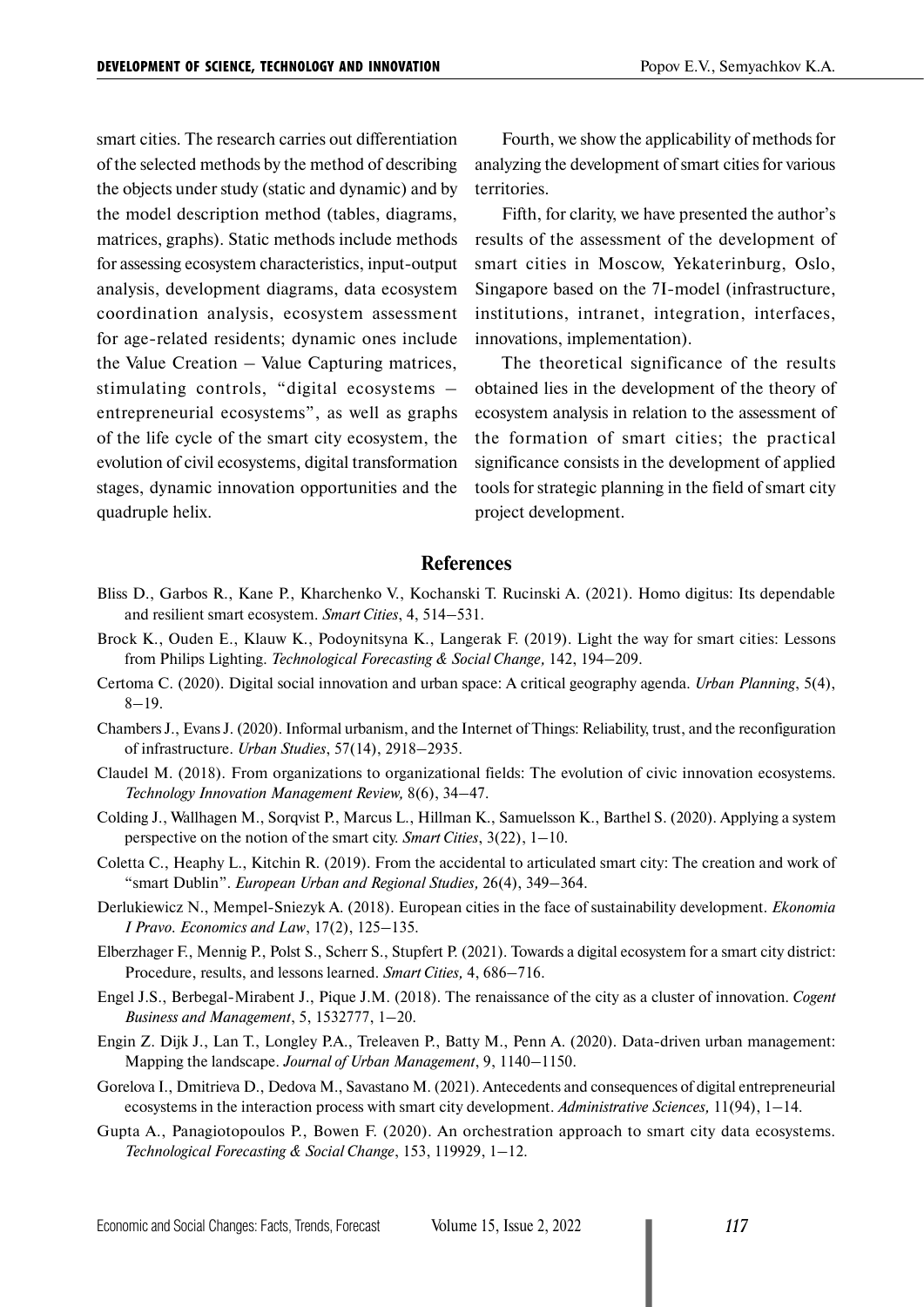- Hajikhani A. (2020). Impact of entrepreneurial ecosystem discussions in smart cities: Comprehensive assessment of social media data. *Smart Cities*, 3, 112–137.
- Hamalainen M. (2020). Digital transformation in the Helsinki smart city. In: Ratten V. (Ed.). *Entrepreneurship and the Community: A Multidisciplinary Perspective on Creativity, Social Challenges, and Business.* Springer.
- Hazell E.C. (2020). Disaggregating ecosystem benefits: An integrated environmental-deprivation index. *Sustainability*, 12, 7589, 1–20.
- Hirvensalo A., Teerikangas S., Reynolds N.-S., Kalliomaki H., Mantysalo R., Mattila H., Granqvist K. (2021). Agency in circular city ecosystem – a rationalities perspective. *Sustainability*, 13, 2544, 1–15.
- Iqbal A., Olariu S. (2021). A survey of enabling technologies for smart communities. *Smart Cities,* 4, 54–77.
- Jo S.-S., Han H., Leem Y., Lee S.-H. (2021). Sustainable smart city, and industrial ecosystem; structural and relational changes of the smart city industries in Korea. *Sustainability*, 13, 9917, 1–17.
- Kitchin R., Moore-Cherry N. (2020). Fragmented governance, the urban data ecosystem and smart city-regions: The case of metropolitan Boston. *Regional Studies,* 1735627, 1–11. DOI: 10.1080/00343404.2020.1735627
- Kundu D. (2019). Blockchain and trust in a smart city. *Environment and Urbanization ASIA*, 10(1), 31–43.
- Lee J.W. (2020). Big data strategies for government, society and policy-making. *Journal of Asian Finance, Economics and Business*, 7(7), 475–487.
- Linde L., Sjodin D., Parida V., Wincent J. (2021). Dynamic capabilities for ecosystem orchestration. *Technological Forecasting & Social Change*, 166, 120614, 1–12.
- Macrorie R., Marvin S., While A. (2021). Robotics and automation in the city: A research agenda. *Urban Geography*, 42, 2, 197–217.
- Marston H.R., Shore L., White P.J. (2020). How does a (smart) age-friendly ecosystem look in a post-pandemic society? *International Journal of Environmental Research and Public Health*, 17, 8276, 1–43.
- Moore J.F. (1997). *The Death of Competition: Leadership and Strategy in the Age of Business Ecosystems.* New York: Harper Collins.
- Myeong S., Jung Y., Lee E. (2018). A study on determinant factors in smart city development: An analytical hierarchy process analysis. *Sustainability,* 10, 2606, 1–17.
- Nochta T., Wan L., Schooling J.M., Parlikad A.K. (2021). A socio-technical perspective on urban analytics: The case of city-scale digital twins. *Journal of Urban Technology*, 28, 1-2, 263–287.
- Ooms W., Caniels M.C.J., Roijakkers N., Cobben D. (2020). Ecosystems for smart cities: Tracing the evolution of governance structures in a Dutch Smart City Initiative. *International Entrepreneurship and Management Journal,* 16, 1225–1258.
- Paskaleva K., Evans J., Watson K. (2021). Co-producing smart cities: A quadruple helix approach to assessment. *European Urban and Regional Studies*, 28, 4, 395–412.
- Pierce P., Ricciardi F., Zardini A. (2017). Smart cities as organizational fields: A framework for mapping sustainabilityenabling configurations. *Sustainability*, 9, 1506, 1–21.
- Popov E., Semyachkov K. (2020). 7I-model for smart city development. *Archives of Business Research*, 8(7), 143–157.
- Popov E., Semyachkov K. (2021). Smart city assessment matrix. *SHS Web of Conferences, Socio-Economic Sciences*, 94, 01019, 1–5.
- Popov E.V. (2020). *Ekonotronika* [Econotronics]. Tyumen: Izdatel'stvo Tyumenskogo gosudarstvennogo universiteta.
- Popov E.V., Semyachkov K.A. (2020). *Umnye goroda: monografiya* [Smart Cities: Monograph]. Moscow: Yurait.
- Pulkkinen J., Jussila J., Trotskii A., Laiho A. (2019). Smart mobility: Services, platforms and ecosystems. *Technology Innovation Management Review*, 9(9), 15–24.
- Raven R., Sengers F., Spaeth P., Xie L., Cheshmehzangi A., Jong M. (2019). Urban experimentation and institutional arrangements. *European Planning Studies*, 27(2), 258–281.
- Rehm S.-V., McLoughlin S., Maccani G. (2021). Experimental platforms as bridges to urban sustainability. *Smart Cities*, 4, 569–587.